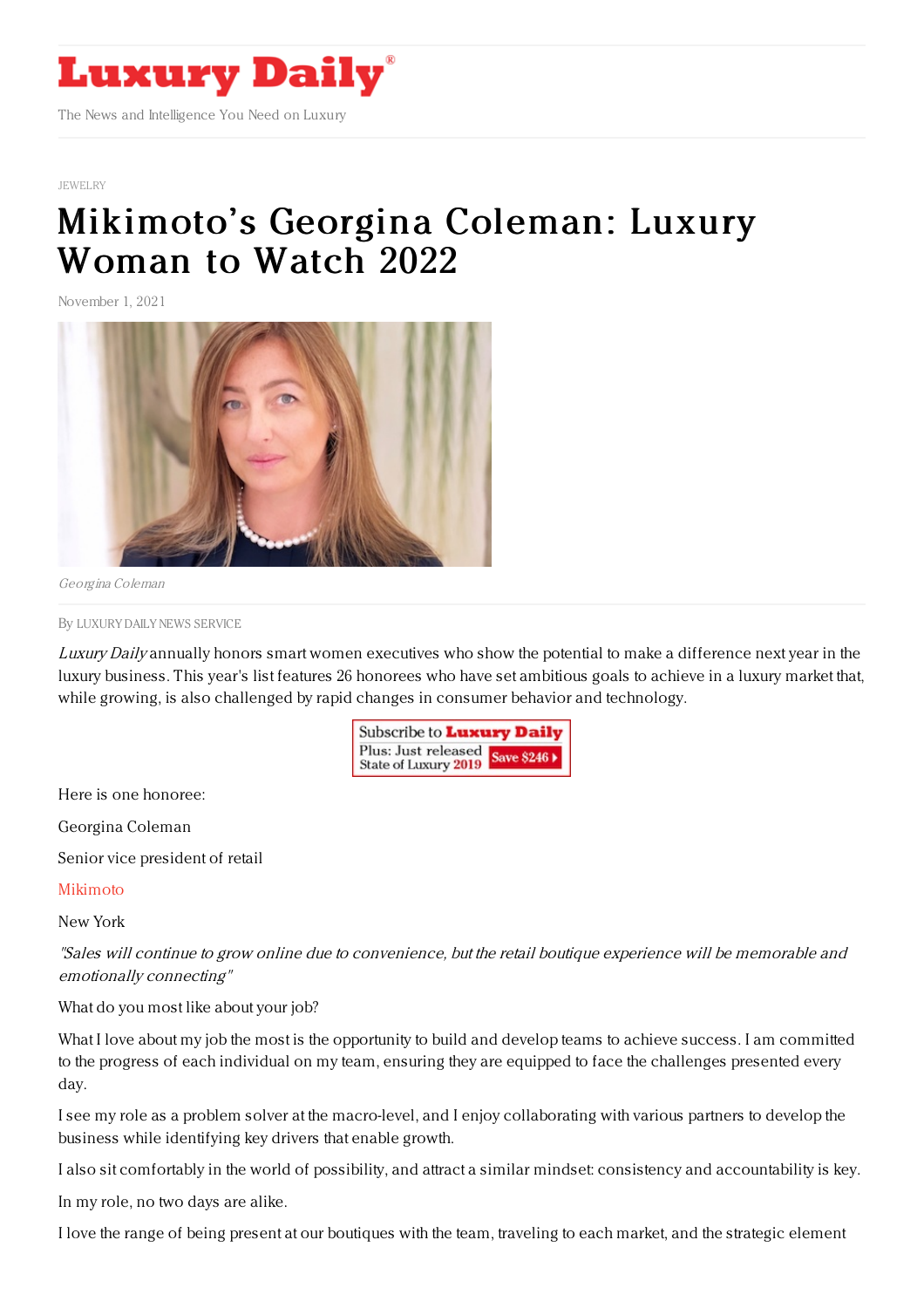while at the office.

Keeping pace in an environment that is constantly evolving, while focusing on what truly matters.

The team, a great culture and the needs of our clients are some of my favorite things.

What is the biggest challenge in your work?

Currently, retail is in a very interesting digitally accelerated arena, where online interactions have become a focus.

However, I feel there are in-boutique experiences that are certainly not replaceable, particularly with the tactile aspects.

Sales will continue to grow online due to convenience, but the retail boutique experience will be memorable and emotionally connecting, especially to our discerning high jewelry clients.

Staying relevant in the competitive landscape is always a challenge, which requires agility and ongoing commitment.

Mikimoto is not a brand that chases short-term trends, but stays true to its heritage, delivering on its assurance to quality.

Maintaining agility, the speed in which we can pivot and adjust to what is happening in the market, will enable us to find opportunities within the challenges.

Evolving with the expectations of our clients and ensuring consistency across all channels is crucial for success.

What is your work priority for 2022?

Retail excellence is always a priority to drive performance, which is why we are accelerating investment in clientele tools for our sales ambassadors and in digital marketing.

We are also investing in our people through learning and development programs, while attracting and retaining the best talent in the market.

We will continue to foster an entrepreneurial and collaborative mindset, constantly looking at new ways of working, streamlining processes and continuous improvement.

Empowering the team to deliver exceptional results through focused and personalized brand experiences is a priority, and raising brand awareness will continue to be a priority through a client-led strategy.

Our goal is to deliver exceptional client experiences through personalization, hosting unique experiences and continuously connecting with clients to ensure that we are cultivating authentic, emotional and long-lasting relationships.

What is your proudest achievement in luxury?

I have had the pleasure to be a part of several exceptional global brands in both Europe and North America.

I am most proud of the many incredible teams I have created and worked with along the way, as well as the networks which I have developed and performances that I have been responsible for.

In addition to the meaningful friendships that have endured, I am honored to have joined the Mikimoto team and my involvement in navigating the brand's evolution over the past two years.

How do you see luxury evolving in 2022?

The pandemic has left long-lasting consumer shifts with more people willing to buy online, including high jewelry.

Luxury will no longer be able to rely solely on in-boutique experiences and physical interactions, but through digital transformation.

Where luxury jewelry was previously hesitant to embrace digital channels, many of us have doubled down on ecommerce from 2020 to further increase revenue and to reach a broader audience.

We've started to approach business more holistically. It should be up to the customer to determine from which channel he or she will chose to make his or her purchase.

We must ensure that the client experience is consistent across all platforms, delivering experiences that feel